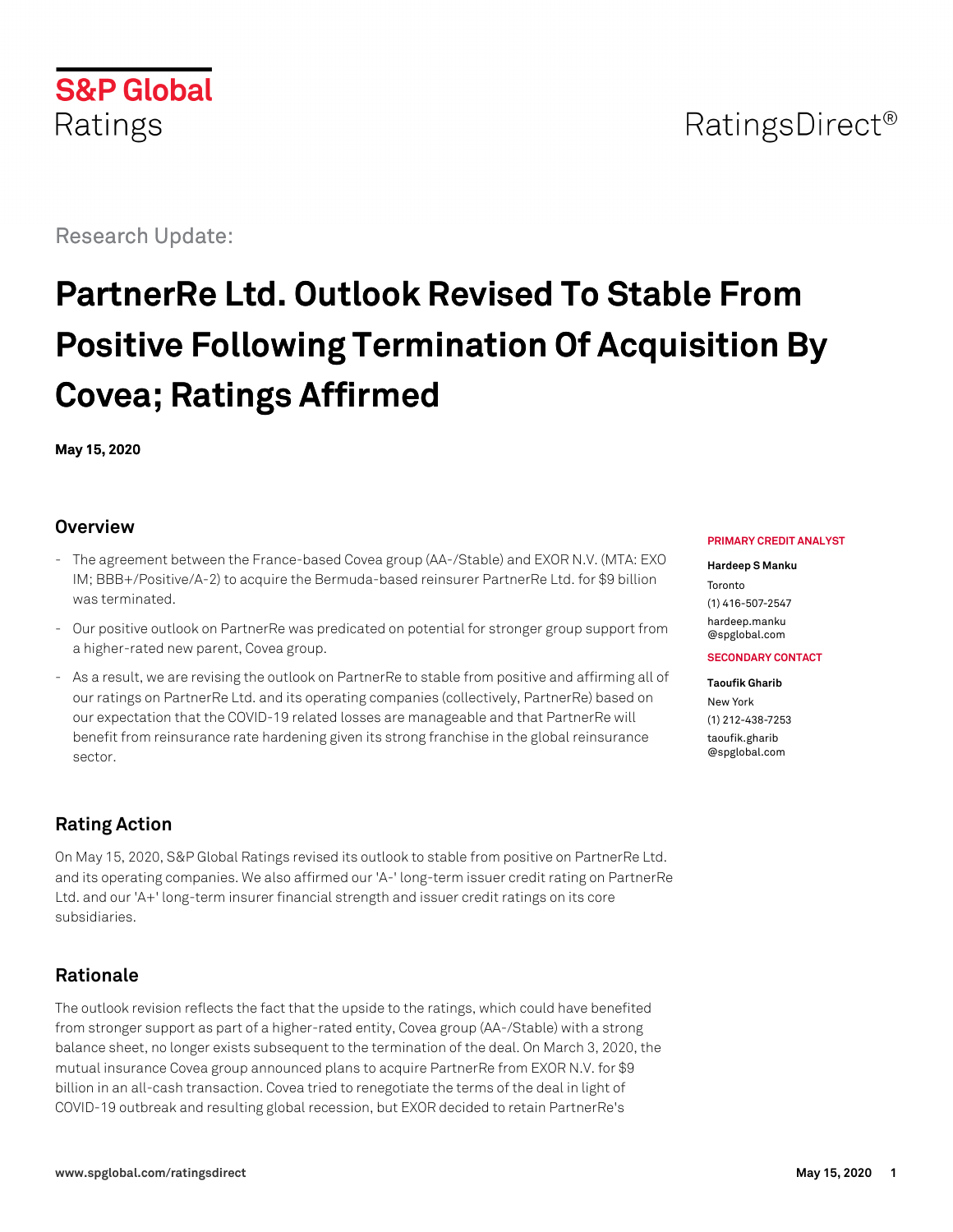ownership. It is hard to say whether the deal could be revived, but we see low probability of that and of EXOR entertaining any other offers in view of the current depressed valuations in the sector.

In our view, PartnerRe continues to have a very strong reinsurance franchise despite lackluster performance of its property casualty (P/C) reinsurance business in recent years beset by elevated expenses, with five year (2015-2019) combined ratio averaging 99.8% (including corporate expenses) and return on equity of 4.9% compared with 'A+' Bermudian rated peers' average of 94.5% and 7.6%, respectively. PartnerRe has meaningful presence in the global reinsurance markets and ranked as the 10th largest reinsurer in the world based on 2018 net reinsurance premiums written, based on S&P Global Reinsurance Highlights, and benefits from a strong brand name and reputation. The company offers nearly every class of reinsurance to a broad array of clients in approximately 190 countries around the world. In addition, PartnerRe's expansion of the life business provides diversification benefits, with PartnerRe estimating life value in force of \$207 million. For 2019, premiums were split 80% P/C and 20% life and health.

COVID-19 related reinsurance losses and investment losses from capital markets volatility will make it a challenging year for PartnerRe. For the first quarter, the company reported a net loss of \$422 million, driven by \$602 million of investment losses and a combined ratio of 106.9% (including corporate expenses), which includes a small charge for COVID-19 losses. Additional losses could be recognized depending on how long the shelter-in-place policies remain in effect and the depth and shape of economic recovery. We believe the COVID-19 related exposure is manageable, including the company's mortality exposure. However, we acknowledge the conditions are still fluid as the industry losses develop over the next few quarters.

Considering the strength of PartnerRe's competitive position, the hardening reinsurance pricing, and the company's strategic portfolio management initiatives, we expect the company to leverage resultant opportunities to strengthen its presence in the P/C segment and expand in the life segment despite difficult business conditions. Therefore, we expect the company to generate strong earnings in 2021 and beyond.

As will be the case for most of its peers, PartnerRe's 2020 performance will take a hit. We are lowering our 2020 performance expectations, anticipating a combined ratio of 99%-103% assuming a catastrophe load of five percentage points. For 2021-2022, we expect a combined ratio of 94%-97%, expansion of life earnings, and return on equity in the high single digits. Furthermore, we expect prospective risk-adjusted capitalization to be deficient at the 'AAA' level in 2020 because of the market volatility and potential COVID-19 losses. However, capitalization should recover its 'AAA' redundancy in 2021-2022. We also expect leverage to increase slightly and coverage ratio to decline in 2020 due to capital and earnings impact. However, we expect 2021-2022 leverage and fixed-charge coverage ratio to recover to about 25%-28% and above 5x, respectively. P/C premiums may take a hit due to lower economic activity offset by greater demand for protection from cedants and significant improvement in rate environment. We also expect higher growth rate from the life business, which is an area of focus, will continue.

### **Outlook**

The stable outlook reflects our view that PartnerRe will maintain its very strong competitive position and that prospective capitalization will be redundant at the 'AAA' level. In addition, we expect the company will maintain its underwriting discipline and produce strong operating results within its P/C and life segments.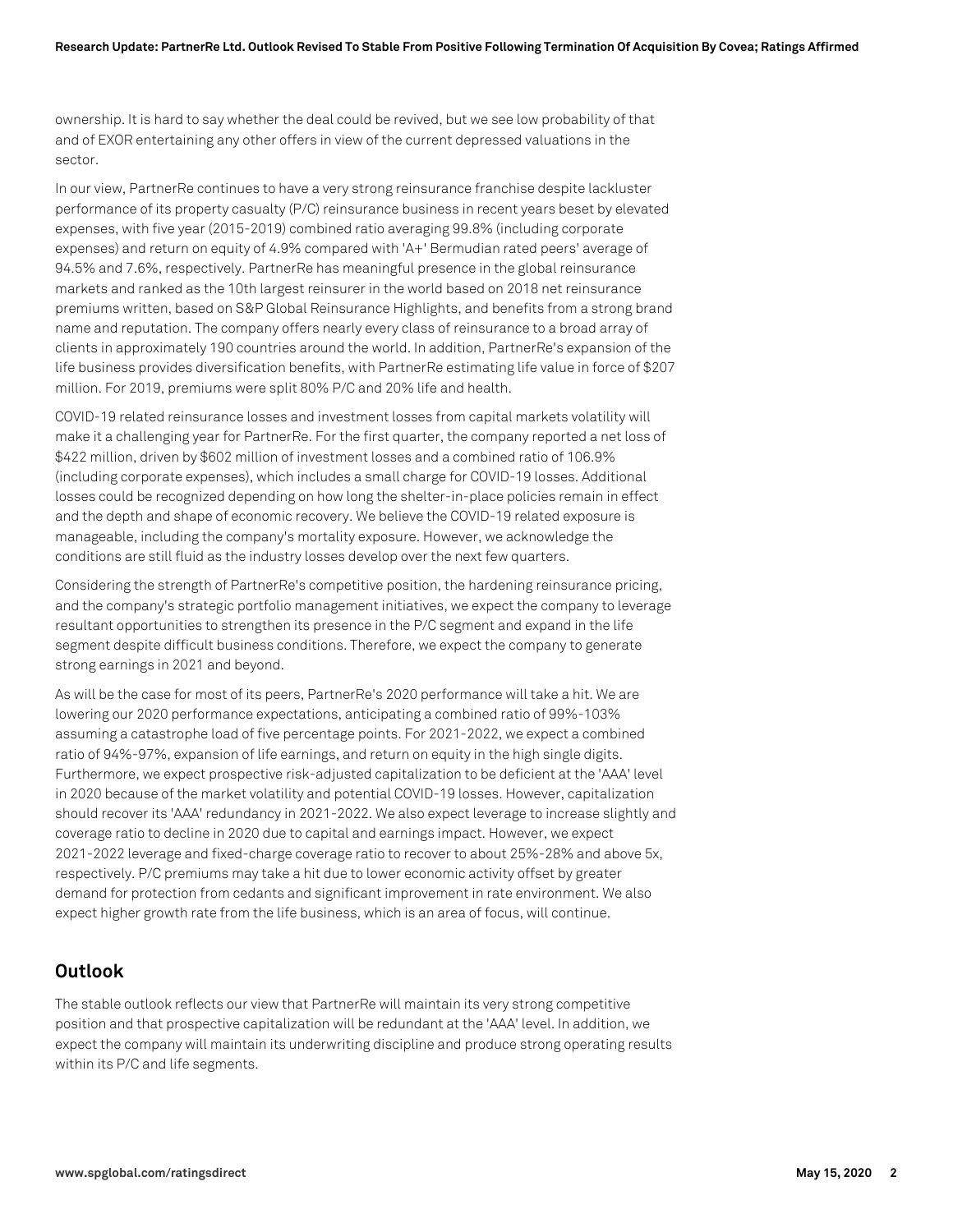#### **Downside scenario**

We could lower our ratings on PartnerRe if:

- PartnerRe does not meet our above-mentioned performance expectations;
- It suffers significant catastrophe or investment losses outside of its risk tolerances that materially weaken its capital adequacy below 'AAA' level redundancy on a sustainable basis; or
- We believe the assumptions we considered for delinking the ratings on PartnerRe from those on EXOR no longer apply. This could happen, for instance, if PartnerRe's board of directors is not independent or does not comply with its fiduciary duties, the Bermuda Monetary Authority's group oversight is not as substantive as assumed, or significant changes occur to PartnerRe's underwriting and investment strategies accommodating EXOR's risk appetite, which weakens PartnerRe's financial risk profile.

#### **Upside scenario**

We are unlikely to raise the ratings in the next two years given PartnerRe's recent P/C performance. However, we may consider a positive rating action if PartnerRe successfully navigates difficult market conditions and strengthens its competitive position leading to sustainable, strong earnings in both its P/C and life reinsurance segments. Other contributing factors would be PartnerRe's ability to limit the effect of its volatile property catastrophe and specialty business on operating earnings, including through material contribution from the life and health business providing meaningful diversification benefits, enhance its competitive position among the top-10 global reinsurers, and maintain 'AAA' capital redundancy.

### **Ratings Score Snapshot**

#### **PartnerRe Ltd.**

|                               | Т٥               | From               |
|-------------------------------|------------------|--------------------|
| <b>Business Risk Profile</b>  | Very Strong      | <b>Very Strong</b> |
| Competitive position          | Very Strong      | Very Strong        |
| <b>IICRA</b>                  | Intermediate     | Intermediate       |
| <b>Financial Risk Profile</b> | Strong           | Strong             |
| Capital and earnings          | <b>Fxcellent</b> | <b>Fxcellent</b>   |
| Risk exposure                 | High             | High               |
| <b>Funding structure</b>      | Neutral          | Neutral            |
| Anchor*                       | $a+$             | $a+$               |
| <b>Modifiers</b>              |                  |                    |
| Governance                    | Neutral          | Neutral            |
| Liquidity                     | Adequate         | Adequate           |
| Comparable ratings analysis   | $\left( \right)$ | Λ                  |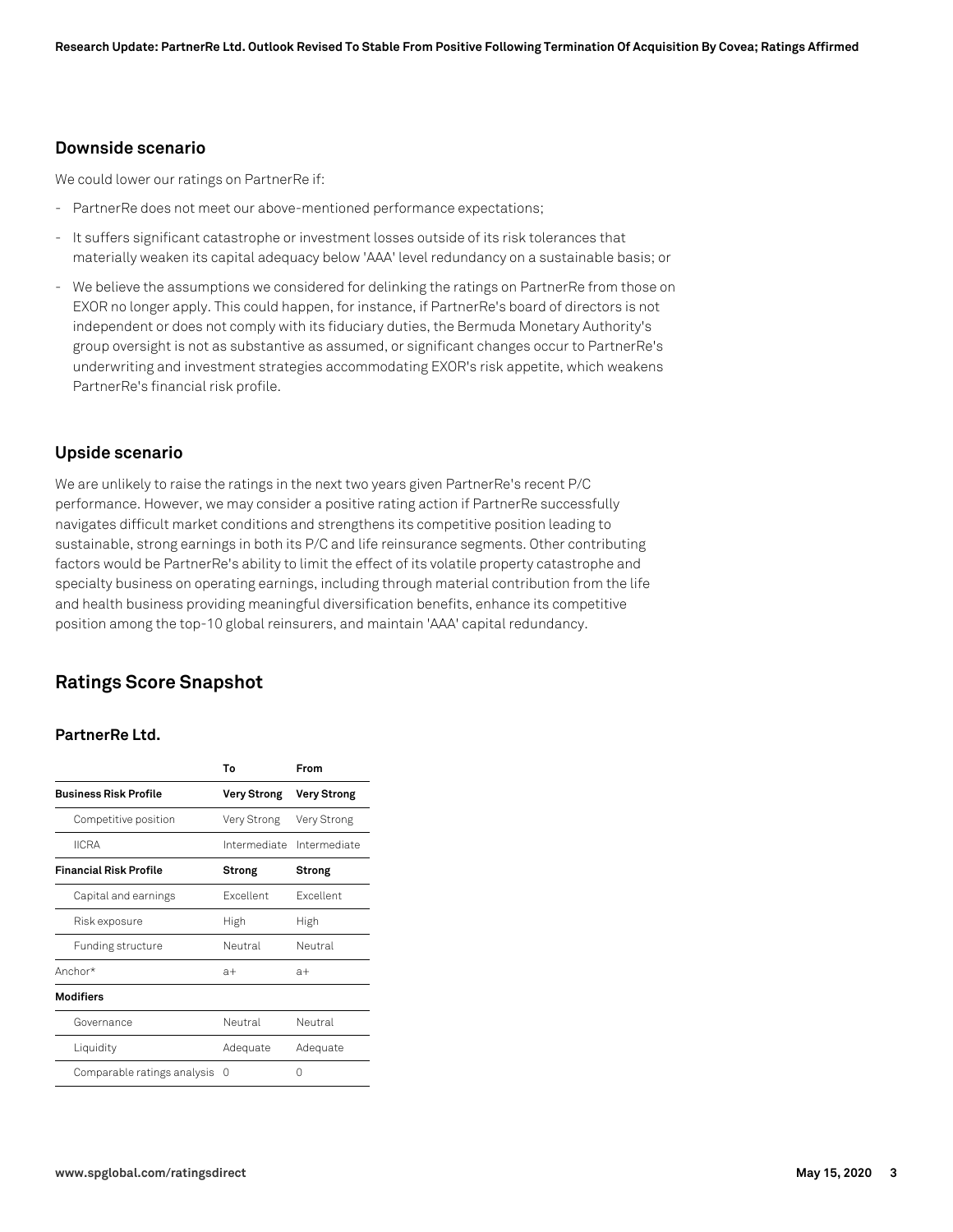#### **PartnerRe Ltd. (cont.)**

**Financial Strength Rating A+/Stable A+/Positive**

IICRA--Insurance industry country risk assessment.

# **Related Criteria**

- General Criteria: Group Rating Methodology, July 1, 2019
- General Criteria: Hybrid Capital: Methodology And Assumptions, July 1, 2019
- Criteria | Insurance | General: Insurers Rating Methodology, July 1, 2019
- General Criteria: Guarantee Criteria, Oct. 21, 2016
- Criteria | Corporates | Industrials: Methodology: Investment Holding Companies, Dec. 1, 2015
- General Criteria: Principles For Rating Debt Issues Based On Imputed Promises, Dec. 19, 2014
- Criteria | Insurance | Property/Casualty: Assessing Property/Casualty Insurers' Loss Reserves, Nov. 26, 2013
- Criteria | Insurance | General: Refined Methodology And Assumptions For Analyzing Insurer Capital Adequacy Using The Risk-Based Insurance Capital Model, June 7, 2010
- General Criteria: Use Of CreditWatch And Outlooks, Sept. 14, 2009

#### **Related Research**

- COVID-19 Market Volatility Tests North American Reinsurers' Resilience, April 17, 2020
- PartnerRe Ltd. Outlook Revised To Positive From Stable On Announced Acquisition By Covea Group; Ratings Affirmed, March 3, 2020

## **Ratings List**

| <b>Ratings Affirmed; Outlook Action</b> |    |                             |  |
|-----------------------------------------|----|-----------------------------|--|
|                                         | Т٥ | From                        |  |
| PartnerRe Ltd.                          |    |                             |  |
| Issuer Credit Rating                    |    |                             |  |
| Local Currency                          |    | A-/Stable/-- A-/Positive/-- |  |
| Partner Reinsurance Asia Pte. Ltd.      |    |                             |  |
| <b>Partner Reinsurance Europe SE</b>    |    |                             |  |
| Partner Reinsurance Co. of U.S.         |    |                             |  |
| Partner Reinsurance Co. Ltd.            |    |                             |  |
| Issuer Credit Rating                    |    |                             |  |
| Local Currency                          |    | A+/Stable/-- A+/Positive/-- |  |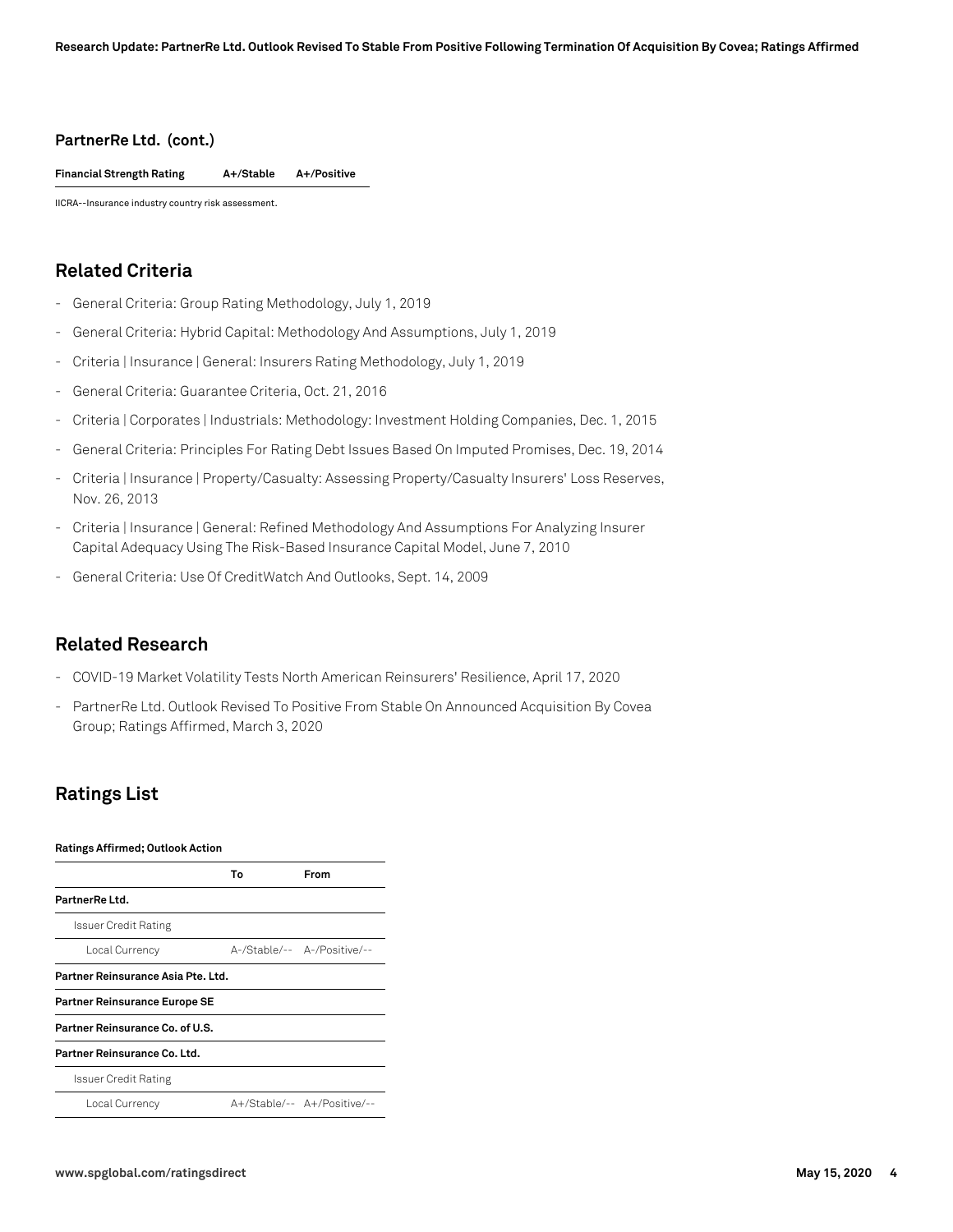| Partner Reinsurance Asia Pte. Ltd.            |                             |  |  |  |
|-----------------------------------------------|-----------------------------|--|--|--|
| <b>Partnerre America Insurance Company</b>    |                             |  |  |  |
| PartnerRe Life Reinsurance Company of Canada  |                             |  |  |  |
| PartnerRe Life Reinsurance Company of America |                             |  |  |  |
| PartnerRe Ireland Insurance dac               |                             |  |  |  |
| Partner Reinsurance Europe SE                 |                             |  |  |  |
| Partner Reinsurance Co. of U.S.               |                             |  |  |  |
| Partner Reinsurance Co. Ltd.                  |                             |  |  |  |
| <b>Financial Strength Rating</b>              |                             |  |  |  |
| Local Currency                                | A+/Stable/-- A+/Positive/-- |  |  |  |
| <b>Ratings Affirmed</b>                       |                             |  |  |  |
| PartnerRe Ltd.                                |                             |  |  |  |
| Preferred Stock                               | <b>BBB</b>                  |  |  |  |
| PartnerRe Finance B LLC                       |                             |  |  |  |
| Senior Unsecured                              | $\Delta -$                  |  |  |  |
| PartnerRe Finance II Inc.                     |                             |  |  |  |
| Preferred Stock                               | <b>BBB</b>                  |  |  |  |
| <b>PartnerRe Ireland Finance Dac</b>          |                             |  |  |  |
| Senior Unsecured                              | А-                          |  |  |  |

Certain terms used in this report, particularly certain adjectives used to express our view on rating relevant factors, have specific meanings ascribed to them in our criteria, and should therefore be read in conjunction with such criteria. Please see Ratings Criteria at www.standardandpoors.com for further information. Complete ratings information is available to subscribers of RatingsDirect at www.capitaliq.com. All ratings affected by this rating action can be found on S&P Global Ratings' public website at www.standardandpoors.com. Use the Ratings search box located in the left column.